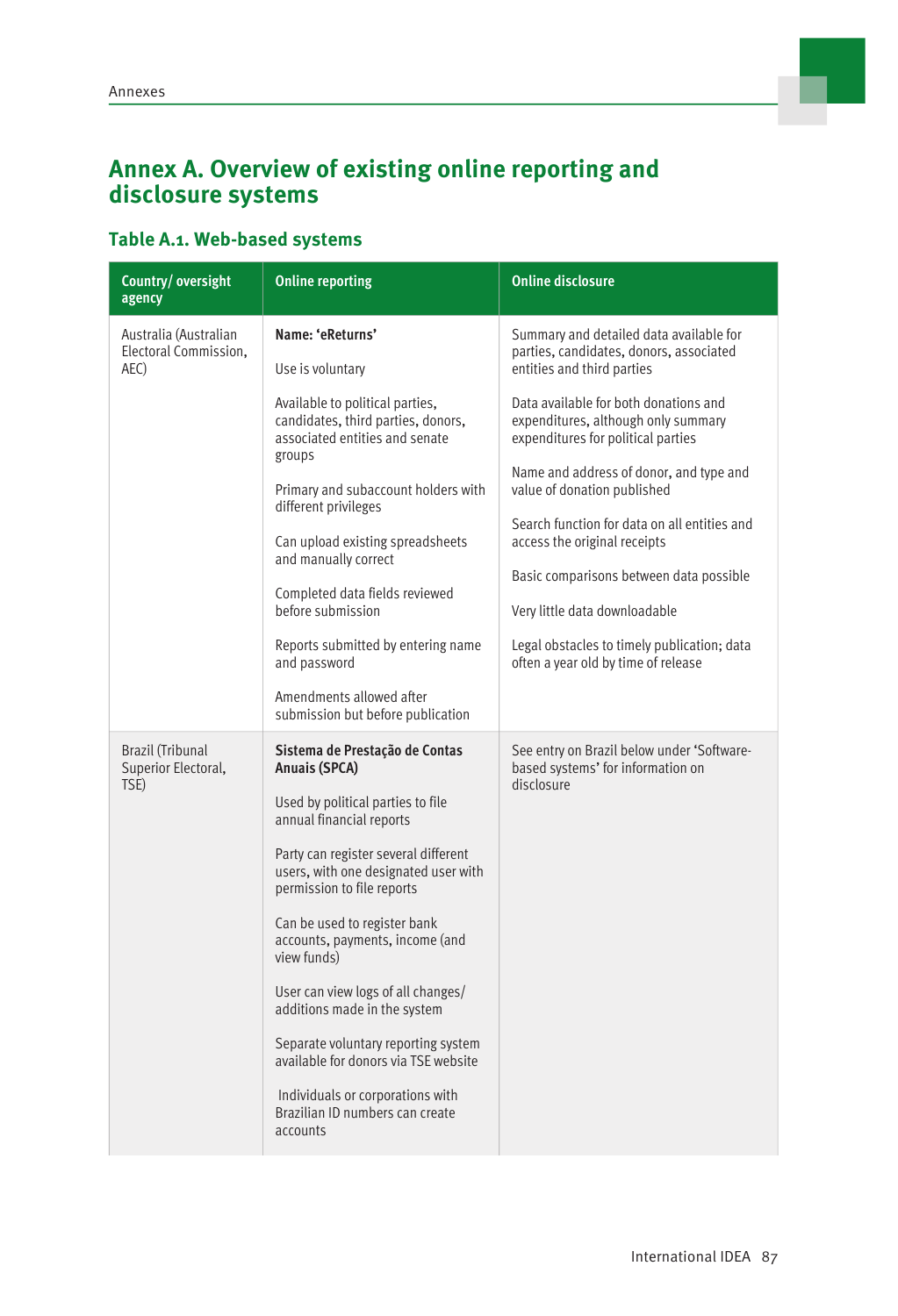

| Country/oversight<br>agency                                     | <b>Online reporting</b>                                                                                                                                                                                                                                                                                                                                                                                                                                                                                                                                                                                                                                                       | <b>Online disclosure</b>                                                                                                                                                                                                                                                                                                                                                                                                                                                                                                                                                                                                                                                                 |
|-----------------------------------------------------------------|-------------------------------------------------------------------------------------------------------------------------------------------------------------------------------------------------------------------------------------------------------------------------------------------------------------------------------------------------------------------------------------------------------------------------------------------------------------------------------------------------------------------------------------------------------------------------------------------------------------------------------------------------------------------------------|------------------------------------------------------------------------------------------------------------------------------------------------------------------------------------------------------------------------------------------------------------------------------------------------------------------------------------------------------------------------------------------------------------------------------------------------------------------------------------------------------------------------------------------------------------------------------------------------------------------------------------------------------------------------------------------|
|                                                                 | Reported donations are checked<br>against candidates' declarations                                                                                                                                                                                                                                                                                                                                                                                                                                                                                                                                                                                                            |                                                                                                                                                                                                                                                                                                                                                                                                                                                                                                                                                                                                                                                                                          |
| Colombia (National<br>Electoral Council)                        | 'Cuentas Claras' (Open Accounts)<br>Use is mandatory for campaign<br>finance reporting (income and<br>expenditure) for both parties and<br>candidate<br>Data can be entered online or<br>uploaded from a spreadsheet<br>Information from previous entries<br>saved to avoid retyping data<br>Users can submit reports to<br>oversight agency, and generate<br>customized financial reports<br>Data cross-referenced with tax<br>records<br>Data shared with other agencies (e.g.<br>comptroller, attorney general's<br>office) to fight corruption                                                                                                                            | Data published during and after election<br>campaign, which helps voters make<br>informed decisions<br>Data broadly divided into financial and<br>socioeconomic (age, gender, ethnic group)<br>Searches filterable under various categories,<br>but not possible to combine financial and<br>socioeconomic searches<br>All data can be viewed online or exported to<br>Excel or PDF                                                                                                                                                                                                                                                                                                      |
| <b>Estonia (Supervisory</b><br>Committee on Party<br>Financing) | X-Road (part of national e-reporting<br>system)<br>Mandatory use by political parties for<br>election coalitions and independent<br>candidates (except where reports<br>can legitimately be filed by hand)<br>Parties report income, expenditures<br>and campaign funding quarterly<br>Part of national e-services<br>infrastructure<br>Users sign in with official electronic<br>ID card or mobile ID<br>Three tiers of user privileges<br>Amendments can be made after<br>submission<br>Can upload all revenues and<br>expenditures using CSV file import<br>Donation reports must include the<br>name and personal ID number of the<br>donor, the sum and date of donation | Name and date of birth of donor, amount<br>and date of donation published<br>ID numbers of donors withheld in interests<br>of privacy.<br>Itemized data of donations are published,<br>categorized by party and quarter<br>Detailed search function, with search criteria<br>such as party, type of income, year and<br>quarter, and name<br>Only summary data of routine party<br>expenses are published, although more<br>detailed data are available for campaign<br>spending of parties and candidates<br>Data are published within a few minutes of<br>receipt<br>Quarterly party reports are published at the<br>end of the quarter<br>All data can be exported into a spreadsheet |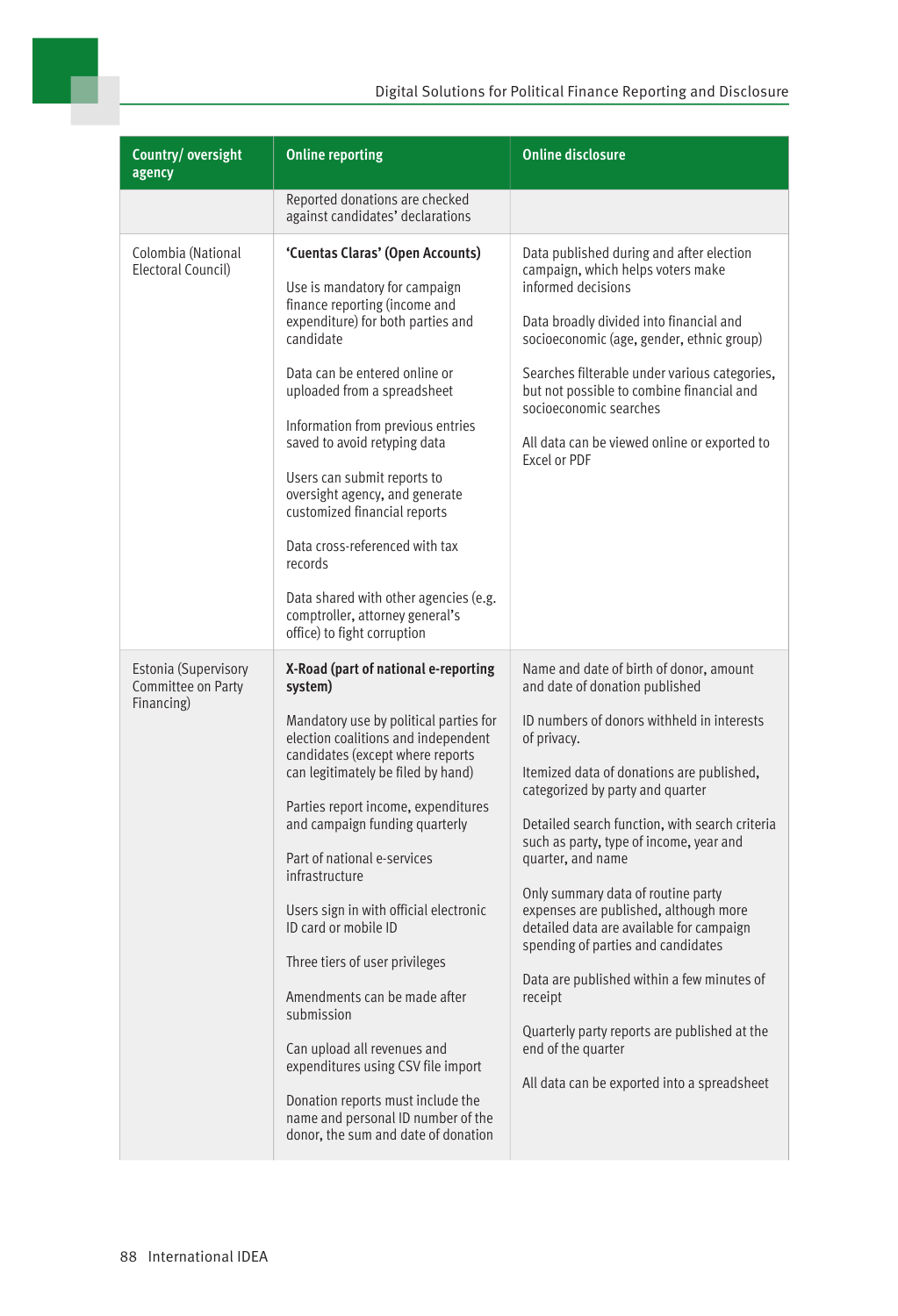| Country/oversight<br>agency                | <b>Online reporting</b>                                                                                                                                                                                                                                                                                                                                                                                                         | <b>Online disclosure</b>                                                                                                                                                                                                                                                                                                                                                                                                                                                                                                                                                                                                                              |
|--------------------------------------------|---------------------------------------------------------------------------------------------------------------------------------------------------------------------------------------------------------------------------------------------------------------------------------------------------------------------------------------------------------------------------------------------------------------------------------|-------------------------------------------------------------------------------------------------------------------------------------------------------------------------------------------------------------------------------------------------------------------------------------------------------------------------------------------------------------------------------------------------------------------------------------------------------------------------------------------------------------------------------------------------------------------------------------------------------------------------------------------------------|
|                                            | Data cross-referenced against<br>business, population registries, and<br>register of state and local<br>government agencies                                                                                                                                                                                                                                                                                                     |                                                                                                                                                                                                                                                                                                                                                                                                                                                                                                                                                                                                                                                       |
| <b>Finland (National</b><br>Audit Office)  | Use is voluntary<br>Donors' social security numbers are<br>checked against the population<br>registry<br>Parties report annual financial<br>statements and audit reports                                                                                                                                                                                                                                                        | Site divided into party and candidate data<br>For candidates, summary data available for<br>both donations and expenditures<br>No data for party expenditures<br>Itemized data on contributions, with names<br>of donors, their constituency and the<br>amount donated<br>A basic search can be conducted by<br>selecting an election, the value of money<br>involved, the constituency and the party;<br>this yields summary information for<br>candidates and their donations/<br>expenditures<br>No search facility for donor names<br>Searches can be made of late or outstanding<br>reports<br>Site available in Finnish, Swedish and<br>English |
| Georgia (State Audit<br>Office of Georgia) | Use of system is mandatory<br>Two tiers of account: party treasurer<br>who files everything and chief of<br>party who reviews and approves<br>Ability to import data from<br>spreadsheets<br>Linked to civil registry<br>Can save a session and return later<br>All donations must be filed online<br>within five days of receipt<br>If Audit Office makes any changes to<br>submitted files, the party is notified<br>by email | Detailed searches on donations can be<br>made and filtered according to party,<br>donation type, date, amount, name and ID<br>number of donor<br>Results can be downloaded or printed                                                                                                                                                                                                                                                                                                                                                                                                                                                                 |
| India (Election<br>Commission)             | Use is voluntary<br>Only available for political party<br>expenditure and candidates'<br>affidavits of assets                                                                                                                                                                                                                                                                                                                   | No disclosure database exists at time of<br>writing                                                                                                                                                                                                                                                                                                                                                                                                                                                                                                                                                                                                   |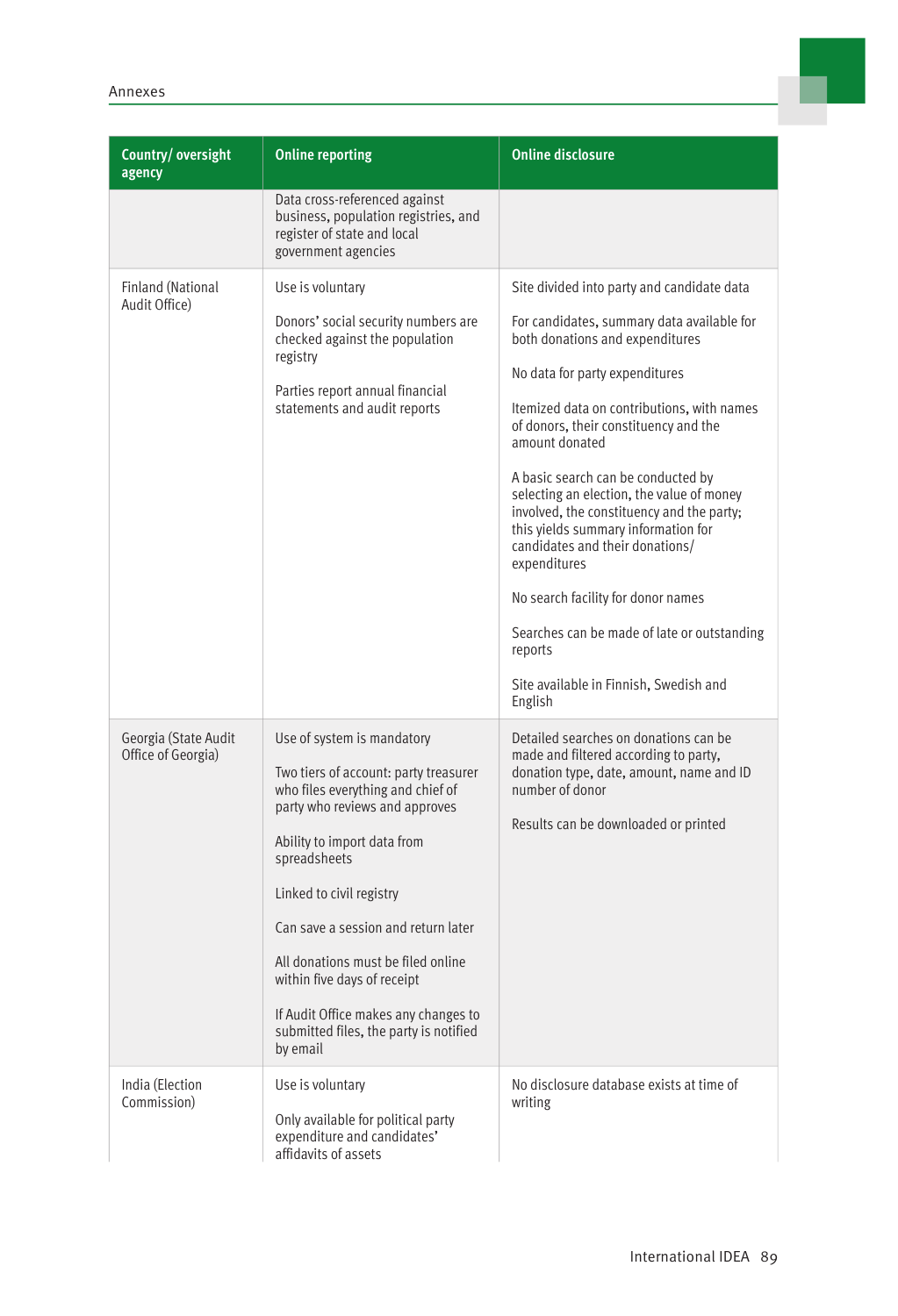

| Country/oversight<br>agency                  | <b>Online reporting</b>                                                                                                                                                                                                                                                                                                                                                                                                                                                                          | <b>Online disclosure</b>                                                                                                                                                                                                                                                                                                                                                                                                                                                                                                                                                                                                                                                                                                                                                            |
|----------------------------------------------|--------------------------------------------------------------------------------------------------------------------------------------------------------------------------------------------------------------------------------------------------------------------------------------------------------------------------------------------------------------------------------------------------------------------------------------------------------------------------------------------------|-------------------------------------------------------------------------------------------------------------------------------------------------------------------------------------------------------------------------------------------------------------------------------------------------------------------------------------------------------------------------------------------------------------------------------------------------------------------------------------------------------------------------------------------------------------------------------------------------------------------------------------------------------------------------------------------------------------------------------------------------------------------------------------|
|                                              | Expenditures are categorized.<br>At time of writing, the Indian<br>government does not recognize<br>electronic signatures for official<br>purposes<br>After filing online, a candidate must<br>print out the report and submit a<br>signed hard copy to the Election<br>Commission                                                                                                                                                                                                               |                                                                                                                                                                                                                                                                                                                                                                                                                                                                                                                                                                                                                                                                                                                                                                                     |
| Lithuania (Central<br>Election Commission)   | Use is mandatory<br>Reporting system is part of national<br>e-infrastructure<br>Both campaign finance and annual<br>party reports filed via the system<br>Data cross-referenced with data from<br>Register of Residents, State Tax<br>Inspectorate and Registry of Party<br><b>Members</b>                                                                                                                                                                                                       | Searchable and machine-readable database<br>with data on campaign donations and<br>expenditures (type, candidate, etc.)<br>Detailed and summary campaign data                                                                                                                                                                                                                                                                                                                                                                                                                                                                                                                                                                                                                       |
| Mexico (National<br>Election Institute, INE) | 'Sistema Integral de Fiscalizacion'<br>Use is mandatory<br>Several types of user profiles with<br>different privileges<br>Data can be entered manually or<br>existing spreadsheets uploaded<br>Can attach supporting<br>documentation of various formats<br>Can generate financial reports<br>between set dates<br>Data referenced and cross-checked<br>with data from other financial<br>institutions including the Financial<br>Intelligence Unit and National Bank<br>and Monetary Commission | Data published online when received<br>Parties and candidates must report income<br>and expenditure daily, so published data is<br>up-to-date<br>Searchable data for candidates<br>Can be filtered according to type of report,<br>contested position, party and constituency<br>Candidate financial reports include data on<br>income and expenditure (summary and<br>itemized), as well as lists of service<br>providers, procurement notices and the<br>candidates' agenda of political events<br>All data can be downloaded in machine-<br>readable (CSV) or PDF format<br>Data prior to 2015 (before launch of system)<br>is only available as scanned copies in PDF<br>format<br>Data on number of financial reports<br>submitted, and whether they were<br>submitted on time |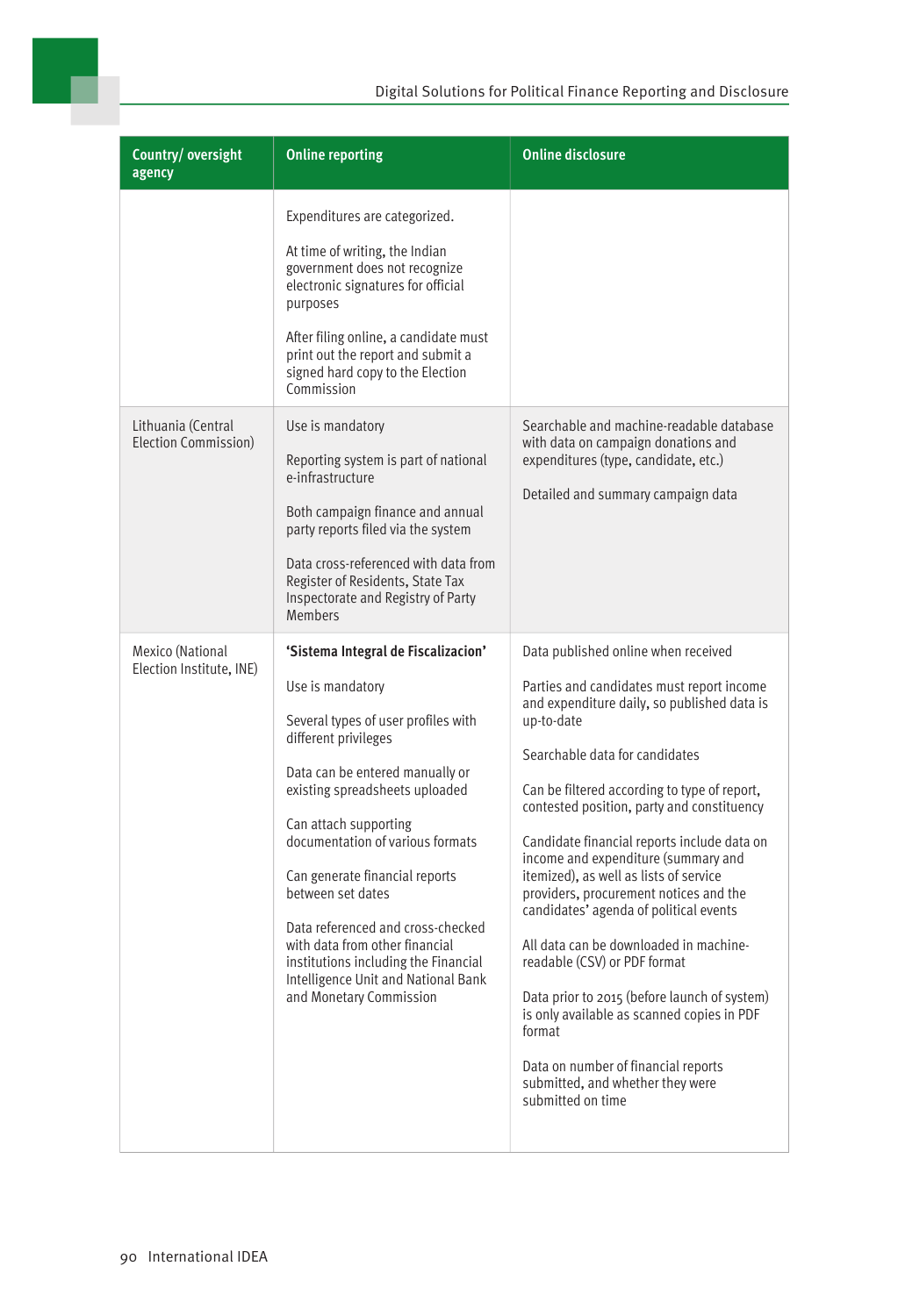| Country/oversight<br>agency                                                            | <b>Online reporting</b>                                                                                                                                                                                                                                                                                                                                                                                                                                                                                                                                                             | <b>Online disclosure</b>                                                                                                                                                                                                                                                                                                                                                                                                                                                                                                                                                                                                                                                                                                                                                                                                                    |
|----------------------------------------------------------------------------------------|-------------------------------------------------------------------------------------------------------------------------------------------------------------------------------------------------------------------------------------------------------------------------------------------------------------------------------------------------------------------------------------------------------------------------------------------------------------------------------------------------------------------------------------------------------------------------------------|---------------------------------------------------------------------------------------------------------------------------------------------------------------------------------------------------------------------------------------------------------------------------------------------------------------------------------------------------------------------------------------------------------------------------------------------------------------------------------------------------------------------------------------------------------------------------------------------------------------------------------------------------------------------------------------------------------------------------------------------------------------------------------------------------------------------------------------------|
| Norway (Statistics<br>Norway and Ministry<br>of Local Government<br>and Modernisation) | Name: 'Political Parties Portal'<br>Voluntary use for annual reporting,<br>although 95 per cent of reports are<br>submitted online<br>Compulsory use for election<br>campaign reporting: reports must be<br>filed at least 4 weeks after date of<br>crediting and before election day if<br>received later than 4 weeks in<br>advance<br>Access is via 'ID Porten', the official<br>Norwegian e-service solution, which<br>accepts digital signatures                                                                                                                               | Two disclosure websites:<br>1. Site run by Ministry of Local Government<br>and Modernisation contains detailed and<br>complete annual accounts from party units,<br>including donations, type of income and<br>expenditure; data available under year and<br>party at the local, regional and central levels<br>2. Site run by Statistics Norway publishes<br>summary data for party income and<br>expenditures at national and party levels<br>Includes a graph showing the reporting<br>submission rate for the parties; data<br>accompanied by qualitative information on<br>trends<br>Data is machine readable and searchable<br>Data published in September for the<br>previous calendar year<br>Election campaign donations exceeding NOK<br>10,000 are published upon receipt<br>Both websites available in Norwegian and<br>English |
| United Kingdom<br>(Electoral<br>Commission)                                            | Name: 'PEF Online'<br>Voluntary<br>Different tiers of users with different<br>privileges<br>For use by political parties and third<br>parties<br>Can save a return and complete later<br>Can upload data from spreadsheets<br>Serves as a database for the parties<br>Users can build and maintain a<br>register of their party's donors, or<br>view all previously filed returns and<br>statements of accounts<br>Pre-poll reporting is published 5 days<br>after being submitted, other data are<br>published to a statutory schedule<br>usually a month after being<br>submitted | Provides information on political party<br>income and expenditures, as well as third-<br>party expenditures<br>Names of donors given<br>Data are searchable across a range of filters<br>and criteria<br>Results presented in both summary and<br>detailed form<br>Data can be exported into an Excel<br>document<br>Mobile version<br>Can share URLs<br>Raw data available through Application<br>Programming Interfaces (APIs)                                                                                                                                                                                                                                                                                                                                                                                                            |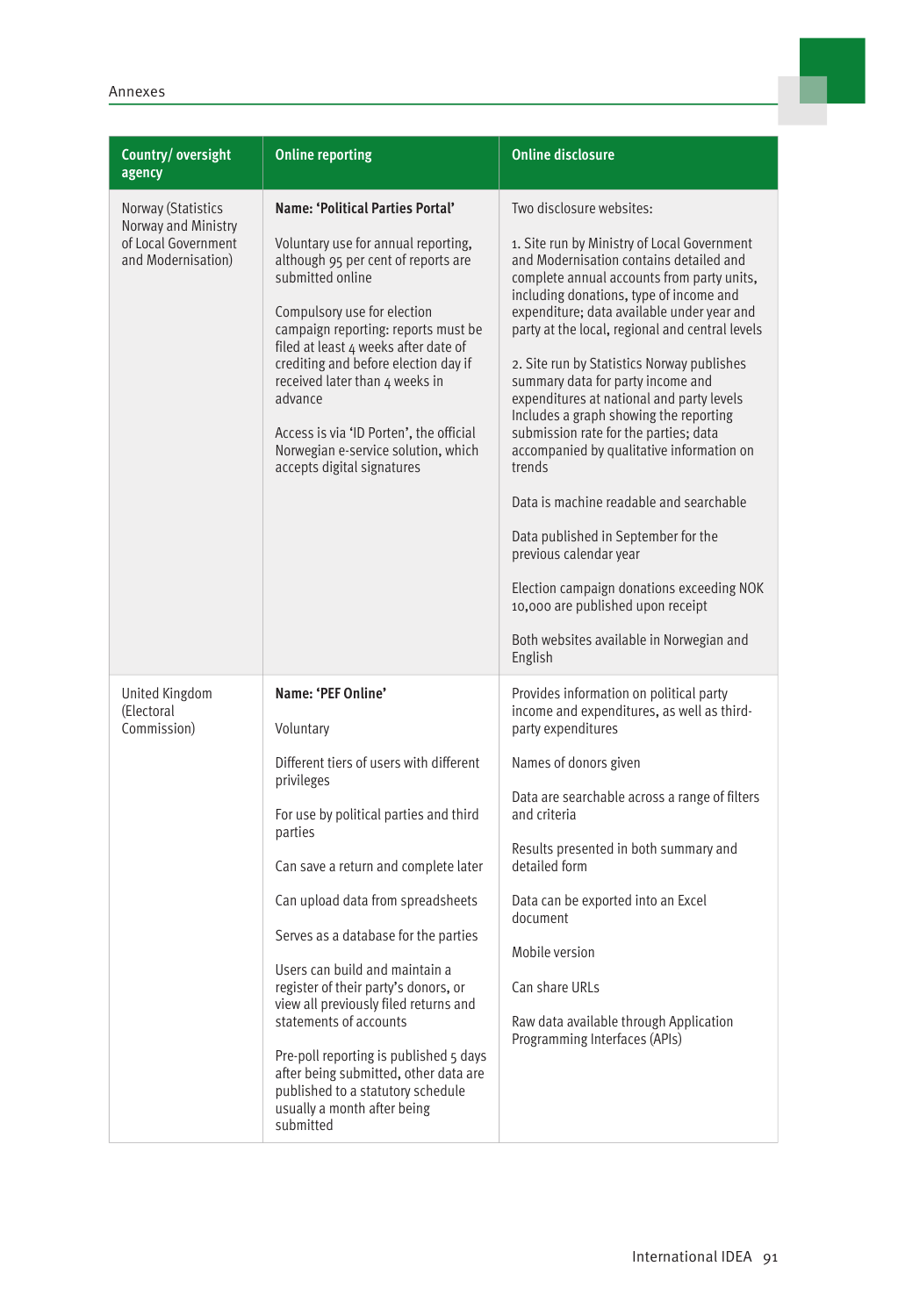| Country/oversight<br>agency                         | <b>Online reporting</b>                                                                                                                                                                                                                                                                                                                                                                                                                                                                                                                                                                                                               | <b>Online disclosure</b>                                                                                                                                                                                                                                                                                                                                                                                                                                                                                                                                                                                                                                            |
|-----------------------------------------------------|---------------------------------------------------------------------------------------------------------------------------------------------------------------------------------------------------------------------------------------------------------------------------------------------------------------------------------------------------------------------------------------------------------------------------------------------------------------------------------------------------------------------------------------------------------------------------------------------------------------------------------------|---------------------------------------------------------------------------------------------------------------------------------------------------------------------------------------------------------------------------------------------------------------------------------------------------------------------------------------------------------------------------------------------------------------------------------------------------------------------------------------------------------------------------------------------------------------------------------------------------------------------------------------------------------------------|
| Argentina (National<br>Electoral Chamber)           | Name: Informe de Financiamiento de<br><b>Partidos Politicos (INFIPP)</b><br>Use is mandatory<br>Software downloadable from website<br>of National Electoral Chamber<br>Itemized reports for political parties<br>and candidates on income and<br>expenditures during and outside<br>electoral campaigns<br>Includes names, identification<br>numbers and amount of contribution<br>If parties enter addresses of donors,<br>these can be geotagged onto a map<br>Excel sheets can be imported into the<br>system                                                                                                                      | Political party financial data published<br>on website of the Justicia Nacional<br>Electoral, but only available as PDFs<br>No searchable database or machine<br>readable data available<br>Summary data for presidential and<br>Mercosur elections published online by<br>National Electoral Chamber in Excel<br>online format<br>No search filters, but data are machine<br>readable and downloadable                                                                                                                                                                                                                                                             |
| <b>Brazil (Tribunal Superior</b><br>Electoral, TSE) | Name: Sistema de Prestação de<br><b>Contas Eleitorais (SPCE)</b><br>Use is mandatory<br>Software openly available for<br>download from TSE's website<br>System used by candidates, political<br>parties and financial committees<br>during election campaigns<br>Donations must be filed in the system<br>within 72 hours of receipt<br>Reports received by Electoral Justice<br>institution (Justiça Eleitoral)<br>Can be used to track income and<br>expenditures (including third party)<br>Supporting documentation can be<br>uploaded<br>Data entered manually, financial<br>reports can be exported and saved as<br><b>PDFs</b> | Data on routine party finances, as well<br>as campaign finance<br>Monthly and annual party reports only<br>available as PDFs<br>No searchable database<br>Party reports published for previous<br>calendar year<br>Campaign finance data are searchable<br>and can be filtered by candidate,<br>municipality, party and donor<br>Can export into Excel<br>Donations published immediately upon<br>receipt<br>External disclosure database<br>DivulgaCandContas (also created by<br>TSE) provides more searchable<br>campaign finance data<br>Searches possible on expenditure and<br>donors (under names, key words or ID<br>numbers)<br>Data are also downloadable |

#### **Table A.2. Software-based systems**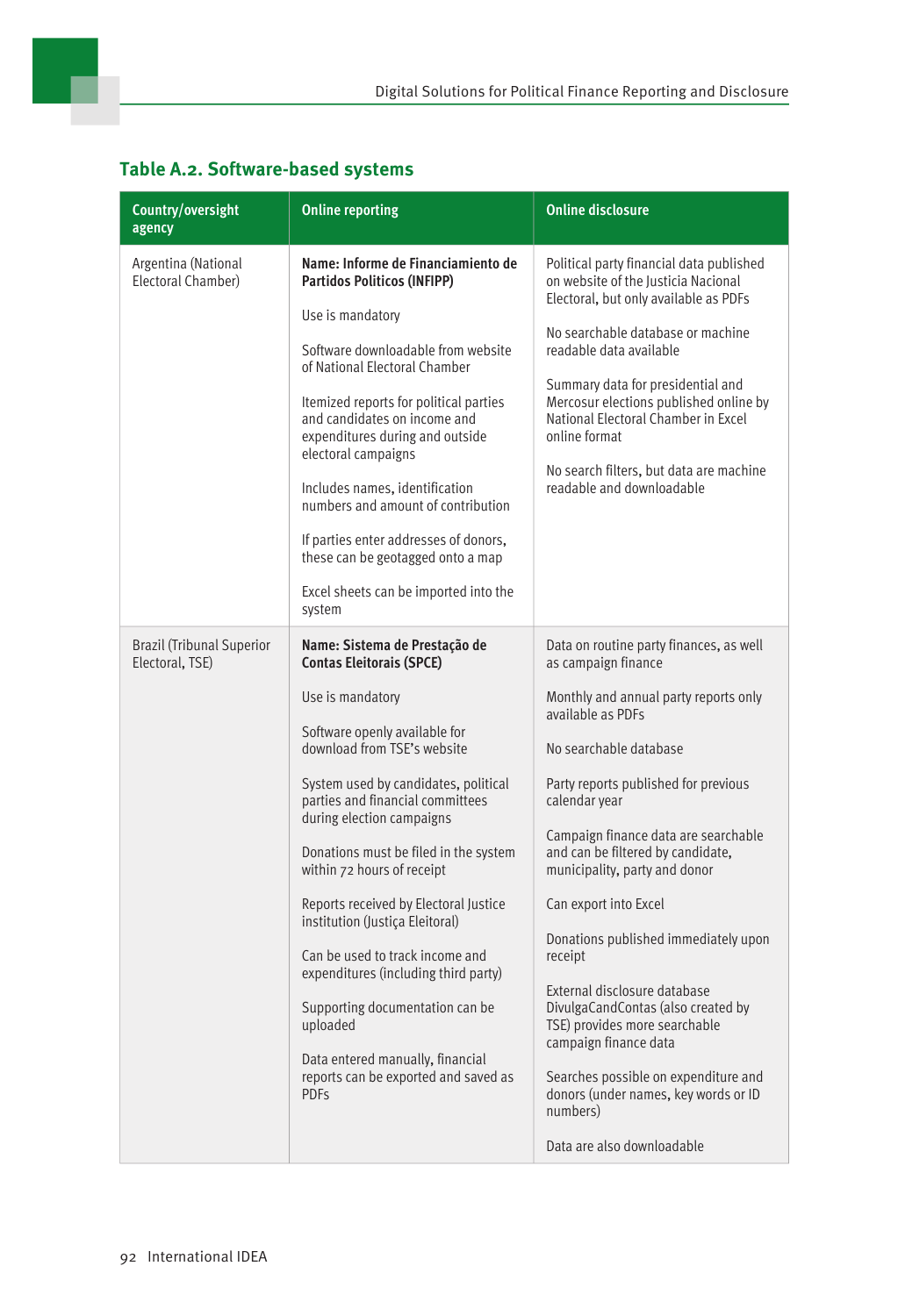| Country/oversight<br>agency                                                             | <b>Online reporting</b>                                                                                                                                                                                                                                                                                                                                                                                                                                                                                                                              | <b>Online disclosure</b>                                                                                                                                                                                                                                                                                                                                                                                                                                                                    |
|-----------------------------------------------------------------------------------------|------------------------------------------------------------------------------------------------------------------------------------------------------------------------------------------------------------------------------------------------------------------------------------------------------------------------------------------------------------------------------------------------------------------------------------------------------------------------------------------------------------------------------------------------------|---------------------------------------------------------------------------------------------------------------------------------------------------------------------------------------------------------------------------------------------------------------------------------------------------------------------------------------------------------------------------------------------------------------------------------------------------------------------------------------------|
| Canada (Elections<br>Canada)                                                            | Name: Electronic Financial Return<br>(EFR)<br>Use is voluntary                                                                                                                                                                                                                                                                                                                                                                                                                                                                                       | Both summary and itemized data is<br>available for party, candidate, registered<br>associations, nomination contestants<br>and leadership contestant reports                                                                                                                                                                                                                                                                                                                                |
|                                                                                         | To obtain the software, an email must<br>be sent to Elections Canada, which<br>replies with a link and installation<br>password<br>User downloads software to their<br>desktop<br>Used by both parties and candidates,<br>as well as registered associations,<br>nomination contestants and<br>leadership contestants to file a range<br>of financial returns<br>User guided through filing process by<br>a wizard<br>User can import contributions from a<br>spreadsheet<br>Currently does not permit electronic<br>signatures: declaration must be | Can display expenditure breakdown and<br>itemized data<br>The name and partial address of the<br>donor (for total contributions over CAD<br>200), date, type and value of donation<br>are published<br>A dedicated tab on contributions allows<br>filtered and detailed searches (e.g. by<br>donor, electoral district, candidate,<br>party, year, type of report)<br>All electronic financial data are<br>downloadable                                                                     |
|                                                                                         | printed, signed and submitted to<br><b>Elections Canada</b><br>Software available in English and<br>French                                                                                                                                                                                                                                                                                                                                                                                                                                           |                                                                                                                                                                                                                                                                                                                                                                                                                                                                                             |
| Sweden (Legal, Financial<br>and Administrative<br>Services Agency<br>[Kammarkollegiet]) | Parties and candidates can submit<br>annual reports electronically by<br>downloading a standardized Excel<br>sheet<br>One person per party has permission<br>to file reports<br>User submits completed reports via<br>official e-service with Bank ID<br>Candidates can download and<br>complete the form electronically, but<br>then need to send it to the specified<br>person within the party for submission<br>Received data are manually<br>transferred to the public disclosure<br>site with help of content management<br>software, Drupal   | The disclosure website publishes<br>information on political party and<br>candidate income<br>Summary and itemized data on income<br>received from the state, revenue<br>generated by the party itself,<br>membership fees, and private and<br>corporate donations<br>Searchable by party, year and candidat<br>Law prohibits publication of individual<br>donors' identities, so only the amount<br>and type of donation is shown<br>Data normally published within 24<br>hours of receipt |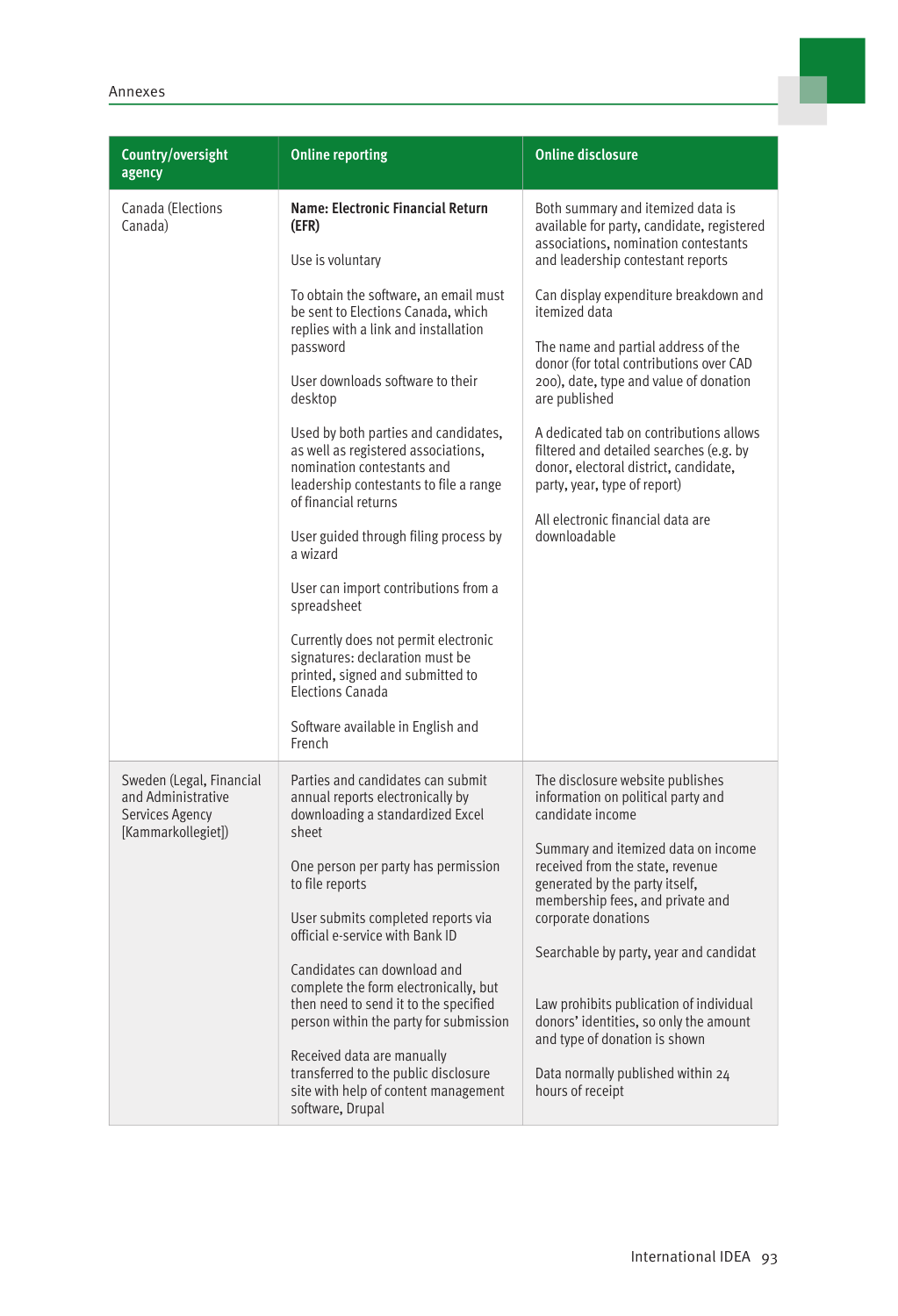| Country/oversight<br>agency                           | <b>Online reporting</b>                                                                                                                                                                                                                                                                                                                                                                                                                                                                                                                                                                                                                                                                                                                                                                               | <b>Online disclosure</b>                                                                                                                                                                                                                                                                                                                                                                                                                                                                                                                                                                                                                                                                                                                                                                                                                                                           |
|-------------------------------------------------------|-------------------------------------------------------------------------------------------------------------------------------------------------------------------------------------------------------------------------------------------------------------------------------------------------------------------------------------------------------------------------------------------------------------------------------------------------------------------------------------------------------------------------------------------------------------------------------------------------------------------------------------------------------------------------------------------------------------------------------------------------------------------------------------------------------|------------------------------------------------------------------------------------------------------------------------------------------------------------------------------------------------------------------------------------------------------------------------------------------------------------------------------------------------------------------------------------------------------------------------------------------------------------------------------------------------------------------------------------------------------------------------------------------------------------------------------------------------------------------------------------------------------------------------------------------------------------------------------------------------------------------------------------------------------------------------------------|
| <b>United States (Federal</b><br>Election Commission) | Name of system: FECFile<br>Use is mandatory for party, candidate<br>and political action committees if<br>combined contributions and<br>expenditures exceed USD 50,000 in a<br>calendar year (Senate candidates<br>excluded)<br>Software available for download on<br>FEC's website<br>Password required to file reports,<br>which acts as electronic signature<br>Once completed, data submitted<br>online to the FEC and fed into the<br>public disclosure site<br>Can submit completed electronic<br>reports via compact disc<br>Amendments to previously submitted<br>reports permissible, although a record<br>of the original report will remain<br>Commercially available versions of e-<br>filing software can also be used and<br>are compatible with the FEC's content<br>management system | Comprehensive disclosure site<br>All reports are published in their<br>entirety, including donors' names,<br>address, occupation, employer, date<br>and amount of donation<br>Data available across a range of<br>categories, such as type of election or<br>type of spending<br>Advanced search options help the user<br>navigate the huge amount of data<br>Detailed searches can be made for<br>candidates, political committees,<br>individual donations, third-party<br>expenditure, etc<br>Various combinations of these search<br>criteria are also possible<br>A great deal of summary data is also<br>presented across a range of categories<br>Separate tab for downloading data<br>Both summary and detailed<br>comparisons can be made between two<br>individual candidates<br>Visual aids (charts, maps) used<br>extensively<br>Reports published as soon as they are |
|                                                       |                                                                                                                                                                                                                                                                                                                                                                                                                                                                                                                                                                                                                                                                                                                                                                                                       | filed electronically<br>Application Programming Interfaces are<br>made available<br>Some analysis of data provided                                                                                                                                                                                                                                                                                                                                                                                                                                                                                                                                                                                                                                                                                                                                                                 |

×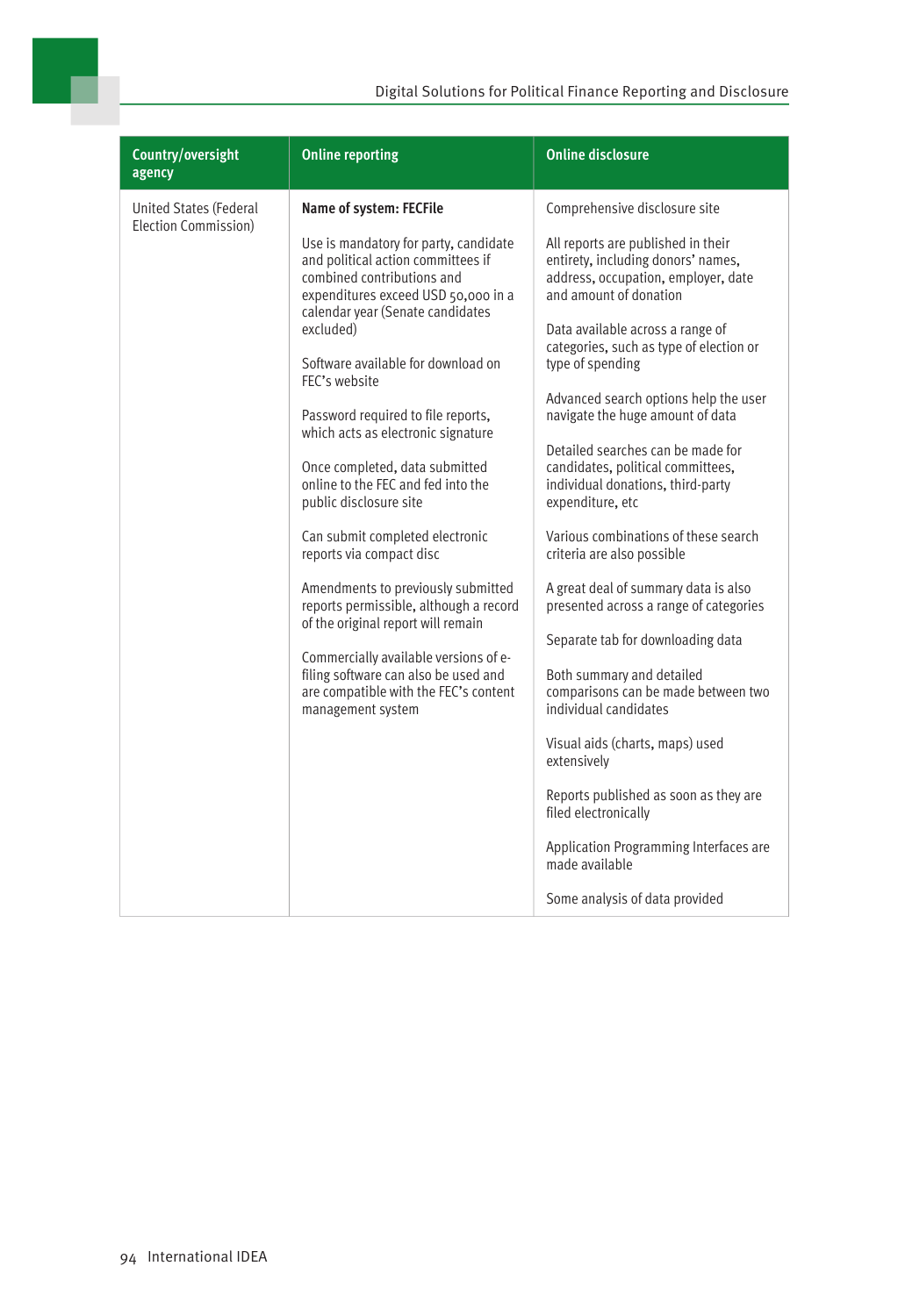

# **Annex B. Sample Project Plan**

Below is a breakdown of the different stages of project development using the Agile project delivery model based on the recent experiences of the UK Electoral Commission's redevelopment of its online reporting and disclosure system, PEF Online. A project of this kind would take around nine months to complete.

| <b>Stage</b>     | <b>Activity</b>                       | Days (start to finish) |
|------------------|---------------------------------------|------------------------|
| <b>Discovery</b> | Project management                    | 20                     |
|                  | Staff user time                       | 20                     |
|                  | Legal time                            | 5                      |
|                  | Inception meeting                     | $\mathbf{1}$           |
|                  | User experience review                | 10                     |
|                  | Legal review                          | 5                      |
|                  | Existing data review                  | 5                      |
|                  | Scope review                          | 15                     |
|                  | Procurement                           | 15                     |
| Alpha            | Project management                    | 30                     |
|                  | Staff user time                       | 30                     |
|                  | Legal time                            | 15                     |
|                  | User experience design                | 15                     |
|                  | Database design                       | 20                     |
|                  | Online reporting system design        | 20                     |
|                  | Online disclosure system design       | 15                     |
|                  | Online reporting define user stories  | 10                     |
|                  | Online disclosure define user stories | 5                      |
|                  | Procure hardware                      | 10                     |
|                  | Review meeting                        | $\mathbf{1}$           |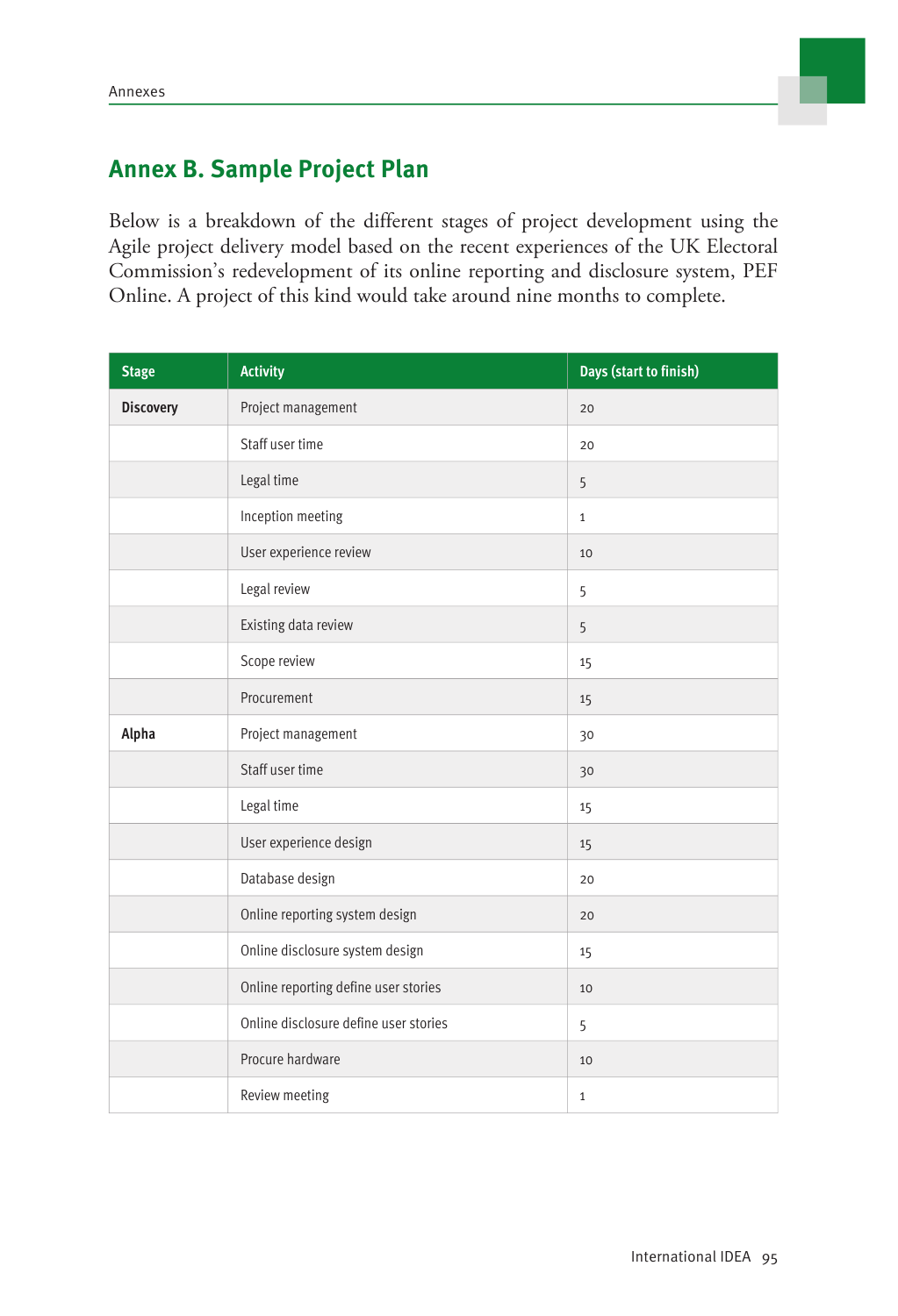

| <b>Stage</b> | <b>Activity</b>                         | Days (start to finish) |
|--------------|-----------------------------------------|------------------------|
| <b>Beta</b>  | Project management                      | 130                    |
|              | Staff user time                         | 20                     |
|              | Legal time                              | 20                     |
|              | Development start meeting               | $\mathbf{1}$           |
|              | Sprints 1 to 5, development             | 15 per sprint          |
|              | Sprints 1 to 5, review                  | 1 per sprint           |
|              | Sprints 1 to 5, user acceptance testing | 4 per sprint           |
|              | Resolution of identified issues         | 10                     |
|              | Data migration                          | 40                     |
|              | Regression testing                      | 5                      |
|              | User guides                             | 20                     |
|              | Staff training                          | 10                     |
|              | External user testing management        | 20                     |
|              | Security test                           | 5                      |
|              | Load test                               | 5                      |
| Live         | Project management                      |                        |
|              | Staff user time                         |                        |
|              | Legal time                              |                        |
|              | Project closure                         | 10                     |
|              | Lessons learned                         | 5                      |
|              | Support costs per year                  |                        |
|              | Hardware running costs per year         |                        |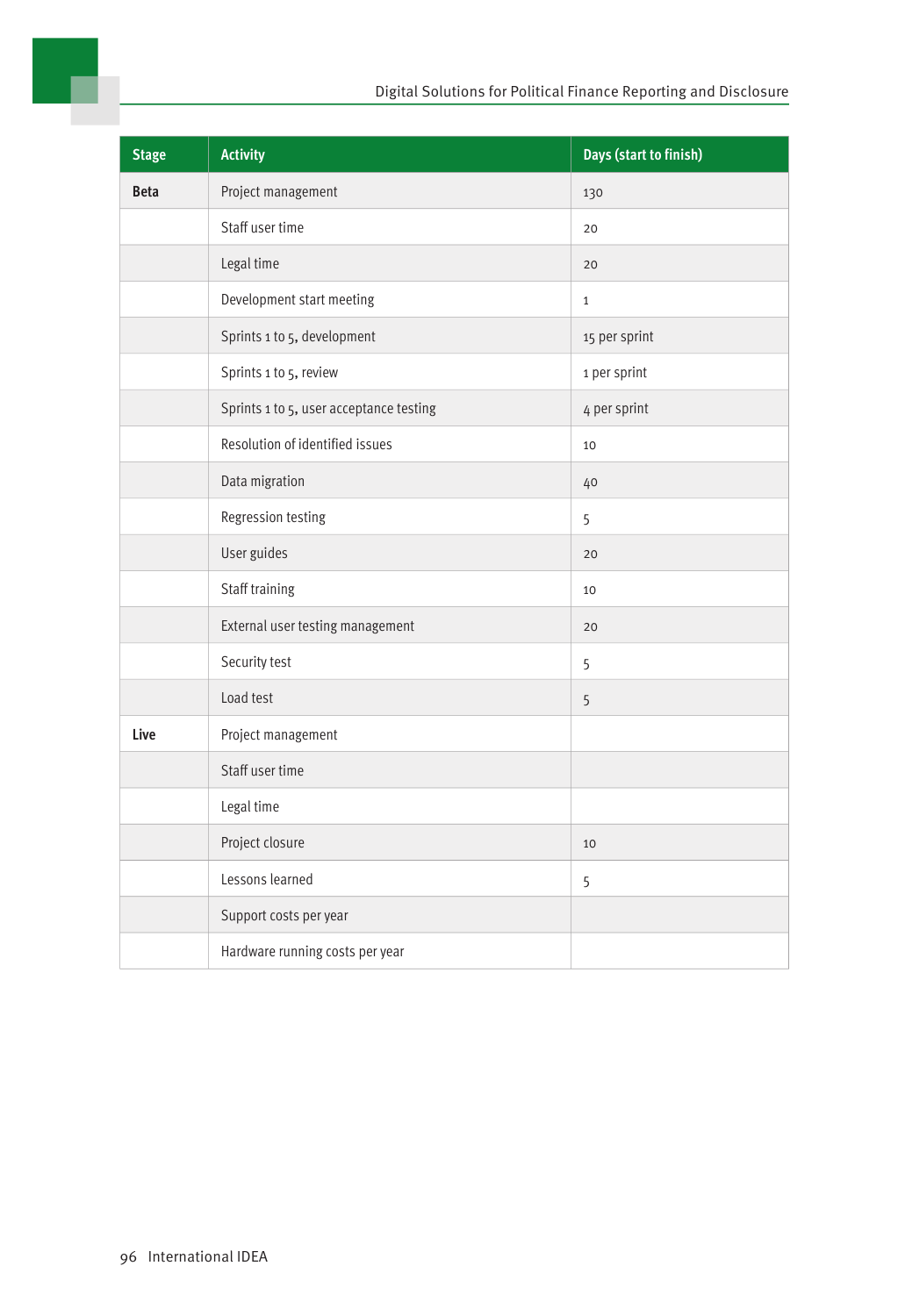

## **Annex C. Sample user stories for online reporting**

Below are some user stories for managing user accounts in the reporting side of the system. When designing a reporting system, similar user stories should ideally be written for each component of the reporting process, including annual accounts reporting and review, donation reporting and review, election spending reporting and review, loan reporting and review and so on.

| <b>User Story</b>                                                                                                   | <b>Section</b>                    |
|---------------------------------------------------------------------------------------------------------------------|-----------------------------------|
| <b>Task</b>                                                                                                         | <b>User account</b><br>management |
| As a new user I would like to set up an account                                                                     | User account<br>management        |
| As a user for an existing regulated organization I would like an account to be set up<br>for me                     | User account<br>management        |
| As a user I would like to change my password                                                                        | User account<br>management        |
| As a user I would like to navigate to a log in page using my browser                                                | User account<br>management        |
| As an administrator I would like to be able to see a complete searchable list of user,<br>by regulated organization | User account<br>management        |
| As an administrator I would like to amend the details of a user's account                                           | User account<br>management        |
| As an administrator I would like to delete a user's account                                                         | User account<br>management        |
| As an administrator I would like to see the login history of a user                                                 | User account<br>management        |
| As an administrator I would like to set up a user account                                                           | User account<br>management        |
| As an administrator I would like to reset the password for an existing user                                         | User account<br>management        |
| As an existing user I would like an email notification when my account details are<br>amended                       | User account<br>management        |
| As an existing user I would like to change my email address                                                         | User account<br>management        |
| As an existing user I would like to log into the system                                                             | User account<br>management        |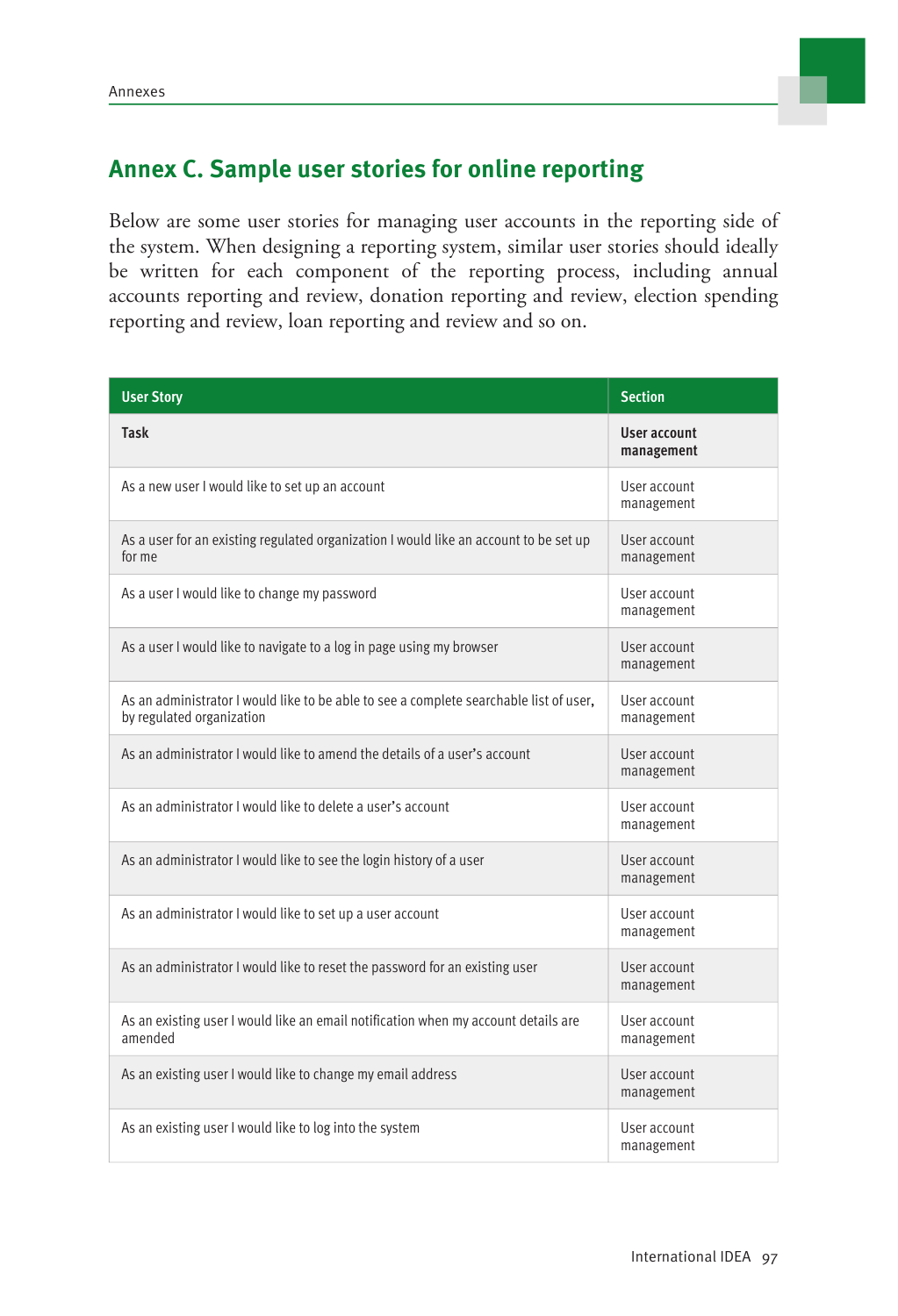## **Annex D. Sample user stories for the online disclosure site**

Below some sample user stories for searching for donations in the public disclosure website. When designing a disclosure site, similar user stories should ideally be written for each component, such as search for loans, search for election spending, search for annual accounts and so on.

| <b>Task</b>                                                                                                       | <b>Search for</b><br>donations |
|-------------------------------------------------------------------------------------------------------------------|--------------------------------|
| As a member of the public I would like to navigate to a page where I can search for<br>donations using my browser | Search for<br>donations        |
| As a member of the public I would like to see all donations in one place (paginated)                              | Search for<br>donations        |
| As a member of the public I would like to search by donor name                                                    | Search for<br>donations        |
| As a member of the public I would like to search by regulated organization name                                   | Search for<br>donations        |
| As a member of the public I would like to filter the results by donor type                                        | Search for<br>donations        |
| As a member of the public I would like to filter the results by organization type                                 | Search for<br>donations        |
| As a member of the public I would like to filter the results by donation type                                     | Search for<br>donations        |
| As a member of the public I would like to filter the results by donation date                                     | Search for<br>donations        |
| As a member of the public I would like to export the results as a CSV (Excel document)                            | Search for<br>donations        |
| As a member of the public I would like to share the specific results set via email or social<br>media             | Search for<br>donations        |
| As a member of the public I would like to sort the results alphabetically                                         | Search for<br>donations        |
| As a member of the public I would like to sort the results by date                                                | Search for<br>donations        |
| As a member of the public I would like to sort the results by donation amount                                     | Search for<br>donations        |
| As a member of the public I would like to click to see a donation's details on one page                           | Search for<br>donations        |